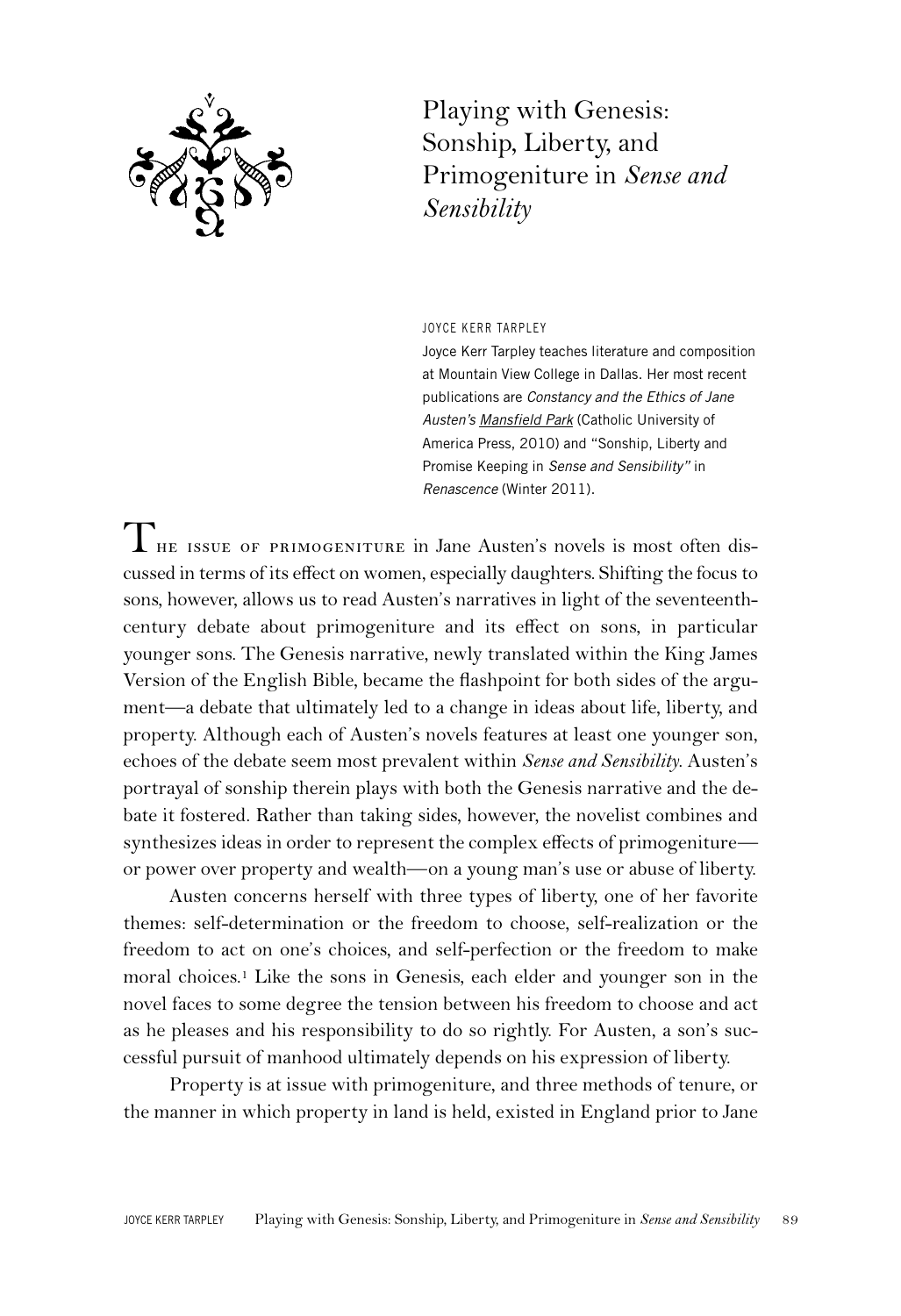Austen's time. Gavelkind, which allowed all of the sons to inherit equally, predated primogeniture and predominated up to the Norman conquest of 1066. Borough-English was a reversal of primogeniture, allowing the youngest rather than the eldest son to inherit. Primogeniture, a feudal practice, became popular after 1066 as a way to preserve the estate intact over generations. The Statute of Wills in 1540 gave landowners more liberty in the disposal of property; although it allowed the eldest son to be "entirely cut off from inheriting," it did not significantly reduce the practice of primogeniture in England. 2

The primary challenge to primogeniture came during the contentious seventeenth century that challenged the monarchy itself. A fierce debate took place during this momentous period, with its civil wars, execution of the king, Interregnum with a ruling commonwealth, and restoration of the monarchy. More than a debate about the inheritance of property, the primogeniture debate of the seventeenth century was the public forum for a power struggle concerning the best kind of government for England: an absolute monarchy or a limited monarchy, a denial of individual "natural" liberty in the former case and an affirmation of it in the latter. According to Alister McGrath, this period was one in which "the Bible was seen as a social, economic, and political text" wherein both sides—for and against the English monarchy—sought support for their arguments. The English people saw the Bible as "the foundation of every aspect of English culture" (3). As such the King James Bible shaped everything from the public debate about primogeniture to the private imagination of a young novelist as she wrote about its effect on her characters.

## FILMER AND LOCKE

As an avid reader and astute observer of her era's culture wars, Jane Austen undoubtedly knew this history well. First of all, she would have had access through her father's extensive library to the two major opposing voices in the debate: Sir Robert Filmer and John Locke. Moreover, the vagaries of primogeniture would likely have been a topic of conversation in her home, especially given the Austen family history. In *Becoming Jane Austen*, Jon Spence relates "the whole sorry story" (1) of her great-grandparents, Elizabeth and John Austen. When John, "the presumed heir to the Austen family fortune" (3), died of consumption in 1704, his father singled out the eldest grandson, Jack, to be the primary heir, virtually ignoring their other six children—five sons and one daughter. By requiring that Jack Austen be removed from the family home to receive a gentleman's education, the will's terms guaranteed that the eldest son would become a stranger who, according to Spence, "seems to have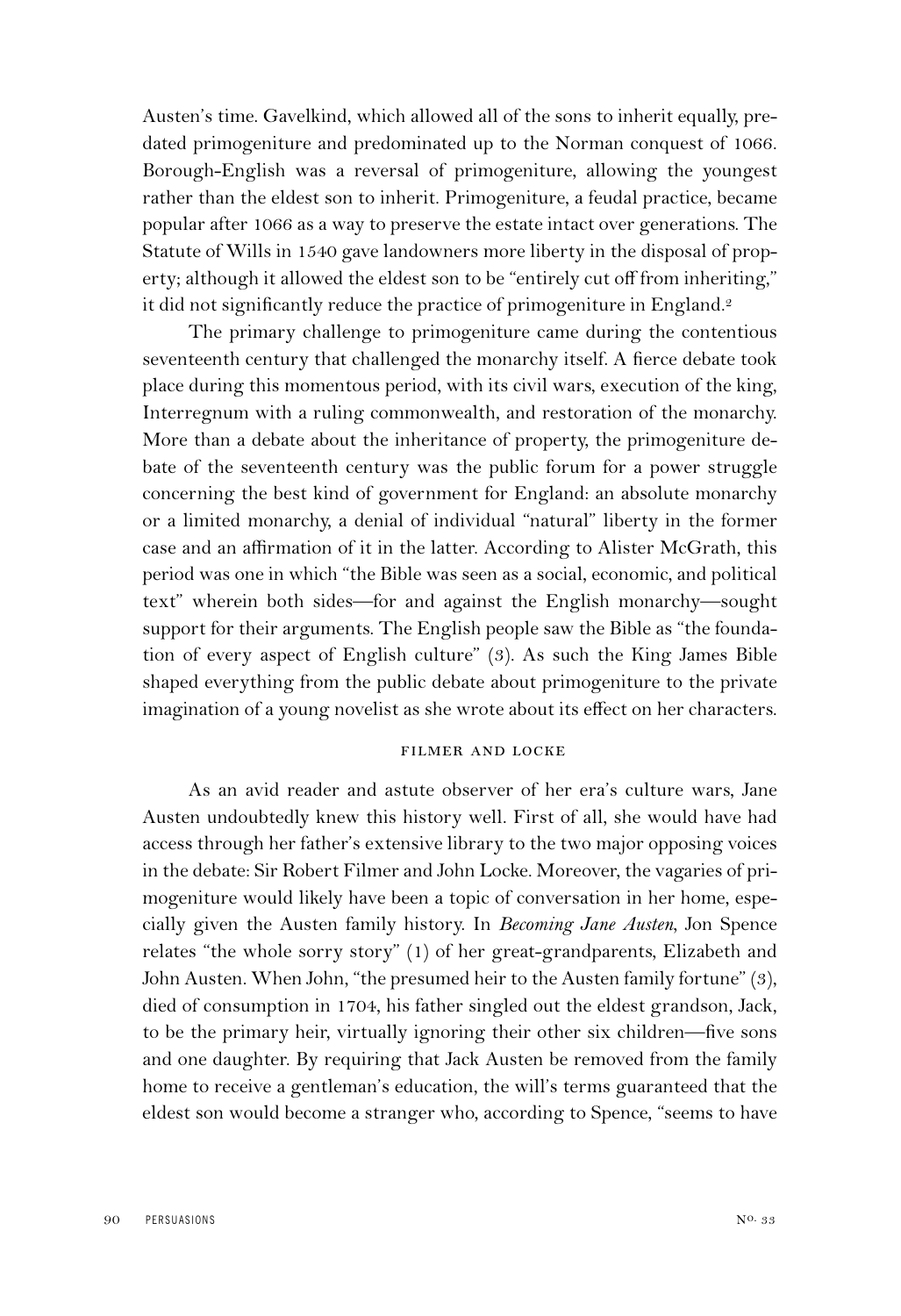been indifferent to the plight of his brothers and sister" (3). This controversial family background adds a bit of drama to a conversation in which the Austen family—like most informed and educated members of society—would have participated.

Finally, many commentators have noted especially her connection to Locke. <sup>3</sup> Jocelyn Harris argues that "[i]t would be remarkable if Jane Austen knew nothing of Locke, whose *Essay* [*Concerning Human Understanding*] was the most influential book of the eighteenth century, except for the Bible" (2). Moreover, Filmer's *Patriarcha, or the Natural Power of Kings* was so pervasive that Locke devoted the entire first treatise of his *Two Treatises of Government* to detecting and overthrowing what he refers to on his title page as "The False Principles and Foundation of Sir Robert Filmer and His Followers." Austen, intelligent and well read, would have been knowledgeable about both sides of this argument.

Filmer and Locke have in common what most English voices in this debate share: a reliance on the King James Version's Genesis narrative to validate their arguments for or against primogeniture. Both thinkers use Genesis in their arguments, analyzing and interpreting its narrative representation of sonship beginning with Adam, and both focus on younger sons in their discussion of primogeniture. Both also take for granted "that the narratives of the Bible are historically true, that they are internally consistent, and that they provide binding precedents for political action" (Austin 36). Filmer and Locke ground their arguments, however, on two completely opposite ideas about liberty.

Calling the idea of natural liberty "a vulgar opinion," Filmer argues in *Patriarcha* that "[such liberty] contradicts the doctrine and history of the Holy Scriptures, the constant practice of all ancient monarchies, and the very principles of the law of nature." In a close and literal reading of Genesis, Filmer uses the narrative representation of Adam, the first patriarch, as the foundation for his argument that (1) monarchy is the sole acceptable (and divinely approved) form of government, and (2) not liberty but subjection (first to one's father and then to one's king) is the natural state of man.

In a close reading of the same biblical narrative, Locke's *First Treatise* attempts to refute each of *Patriarcha*'s points and begins by accusing it either of advocating slavery or of not being serious: "I should have taken Sr. Rt: Filmer's Patriarcha as any other Treatise, which would perswade all Men, that they are Slaves, and ought to be so, for such another exercise of Wit, . . . rather than for a serious Discourse meant in earnest" (141). In *The Idea of Freedom*, Mortimer J. Adler contends, however, that Locke's most incisive commentary about liberty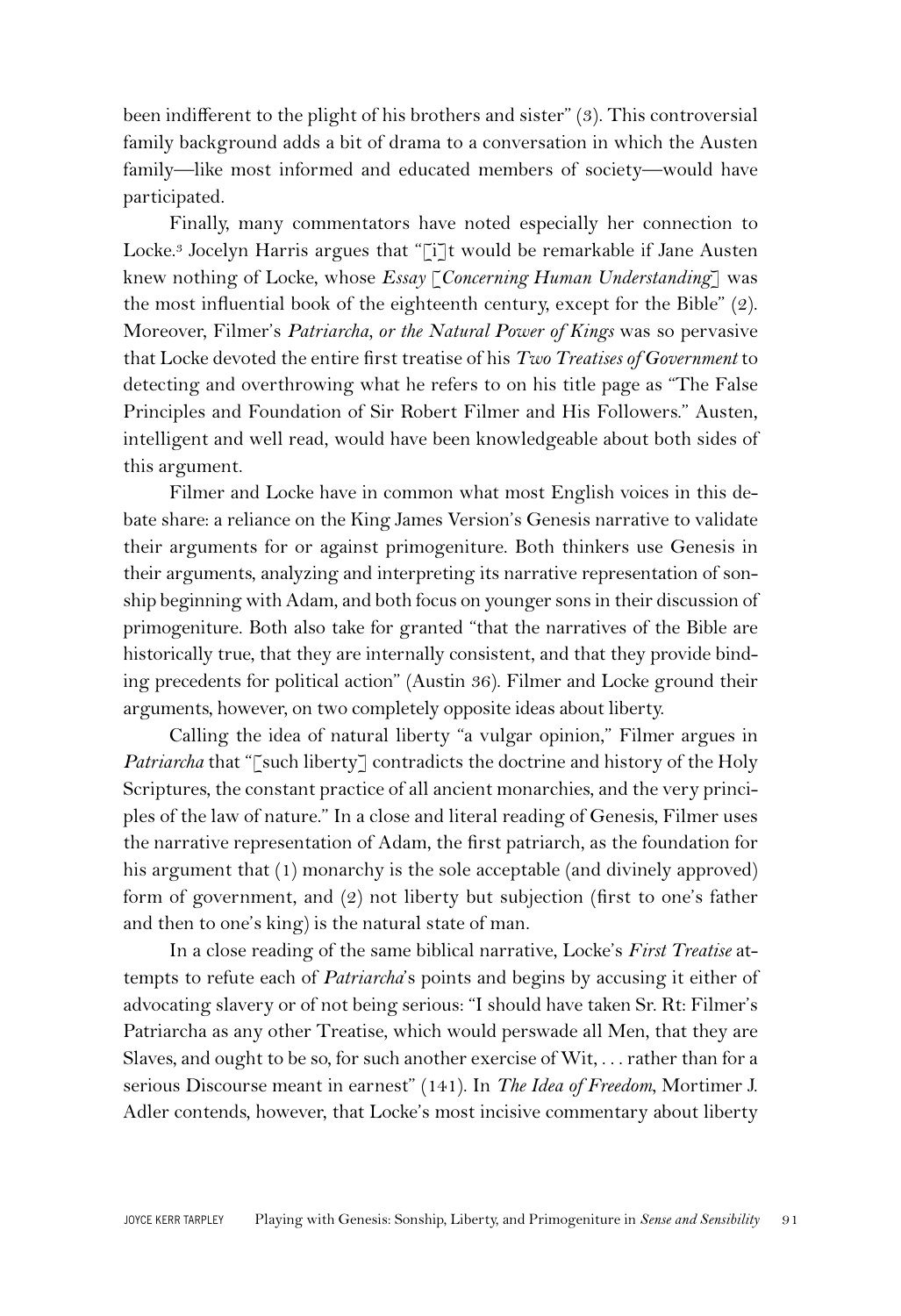is in his *Second Treatise on Civil Government*: "'Freedom,' Locke maintains, 'is not what Sir Robert Filmer tells us: 'A liberty for everyone to do what he lists, to live as he pleases, and not to be tied by laws.' . . . 'The end of law,' Locke holds, is not to abolish or restrain but to preserve and enlarge freedom,' and for all 'being capable of laws, where there is no law, there is no freedom'" (247).

Using the same principle—his understanding of the role of law—Locke also refutes Filmer's idea of primogeniture, but Neil Wood in *John Locke and Agrarian Capitalism* argues for a conservative refutation: "Far from demolishing primogeniture, Locke only maintained that it existed by the civil law of the land, not by the law of God or nature. In doing so he was opposing Filmer's position that primogeniture existed by the command of God and nature and was the only legitimate means of transmitting political power and property beginning with Adam" (80). Accordingly, Locke ends the *First Treatise* with a chapter titled "Who Heir?" in which he uses the Genesis narrative to support the younger son's claim to succession: "[T]he Ancient and Prime right of Lineal Succession to Paternal Government belongs to Younger Brothers as well as Elder, and may be Re-established in any Man living: For whatever Younger Brothers, by Ancient and Prime Right of Lineal Succession, may have as well as the Elder, that every Man living may have a right to, by Lineal Succession, and Sir Robert as well as any other" (259).

At issue for Locke is a system that inhibits a younger son's—and by extension every man's—life and liberty by its denial of his individual right to inherit property; for Filmer, a dangerous liberty that poses a threat to the God-given authority of heads of state and family (king and father), and consequently poses a threat to the stability of society. Austen's portrayal of sons reflects Locke's claim that without law, there is no freedom. But where reason, according to Locke, is the law that guides natural liberty, Austen concerns herself with another kind of law that guides a person from within—the Ten Commandments, the Golden Rule, the Beatitudes—and with the way in which these laws guide those who live in society rather than in the state of nature. Her narratives reflect Locke's assertion that primogeniture is a civil rather than a divine law because she depicts the way in which it is subject to the whim of human will. Austen, however, also shares with Filmer a concern that natural liberty—without the inner law necessary for making moral choices enacts a dangerous kind of lawlessness that undermines stability in relationships, families, and communities.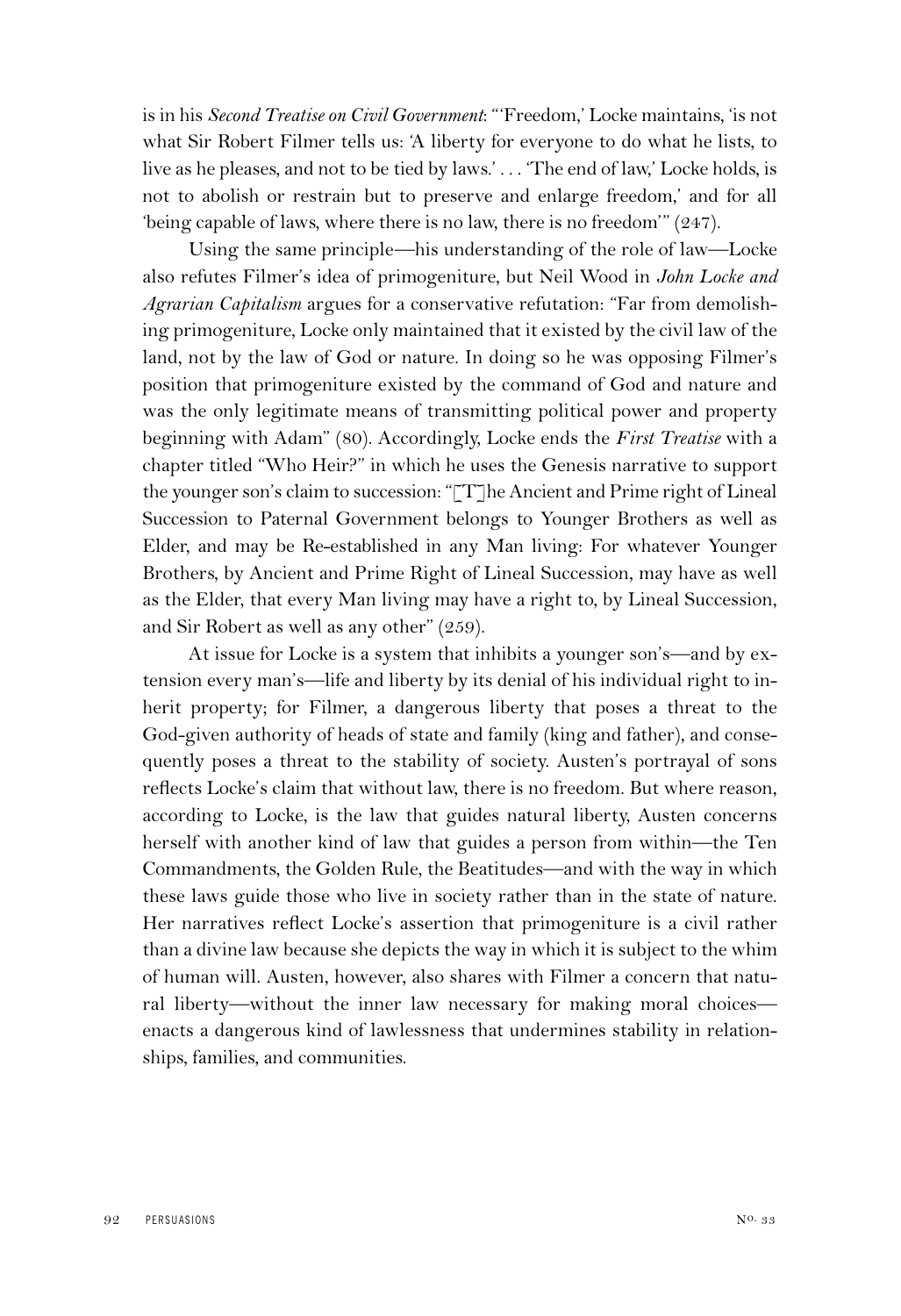## THE GENESIS NARRATIVE

Although both sides—for and against primogeniture—used the Genesis narrative to support their views, its portrayal of sonship actually favors the younger over the elder son. Genesis features several narratives in which the elder son is overturned by the younger, making the argument for primogeniture an uphill battle. Michael Austin notes, "In [Genesis] alone, younger sons supplant their older brothers no fewer than seven times, beginning with Abel . . . and ending with Ephraim" (20). And Robert Alter, Austin points out, "re $mark[**s**]$  that ... one of the most important narrative threads in Genesis is 'the reversal of the iron law of primogeniture' and 'the election through some devious twist of destiny of a younger son to carry on the line'" (20).

Austen's continuous reading and re-reading of biblical narratives—a habit among literate English citizens in her time—would have had a powerful effect on her imagination. With her penchant for irony, she would find especially appealing the "devious twist of destiny" that brings about a reversal of fortune for sons. While it is unlikely that Austen sat down to write her novel with direct parallels in mind between Jacob and Esau's Genesis narrative and her novel, hers is a memory that combines and synthesizes ideas to imagine and create something new. As Jocelyn Harris notes, "Jane Austen takes elements from other books, grounds them in observation, and complicates them by repetition, variation, and full orchestration" (216). The novelist synthesizes elements from the Genesis narrative in order to represent varying views of sonship and primogeniture. Patterns that she observes become useful plot devices that enhance the complex development of her characters and the dialectical presentation of her themes. Applying the Jacob and Esau narrative to a reading of primogeniture in *Sense and Sensibility* brings to light telling interpretive possibilities of this kind of process.

## **JACOB AND ESAU**

The Jacob and Esau narrative continues a pattern in Genesis of a younger son usurping the rights of an elder one. Isaac, father of Jacob and Esau, overturns the entitlement of his elder brother, Ishmael. When Isaac's wife Rebekah is pregnant with their twin sons, she receives a divine oracle telling her that the elder son (Esau) will serve the younger (Jacob). To complicate matters, Esau carelessly sells his birthright to his younger brother in return for what amounts to a meal of bread and lentils. Later, when Isaac is old and blind, he calls on Esau to receive the blessing that the elder son is entitled to. Rebekah, however, hatches a plan so that Jacob, her favorite son, can receive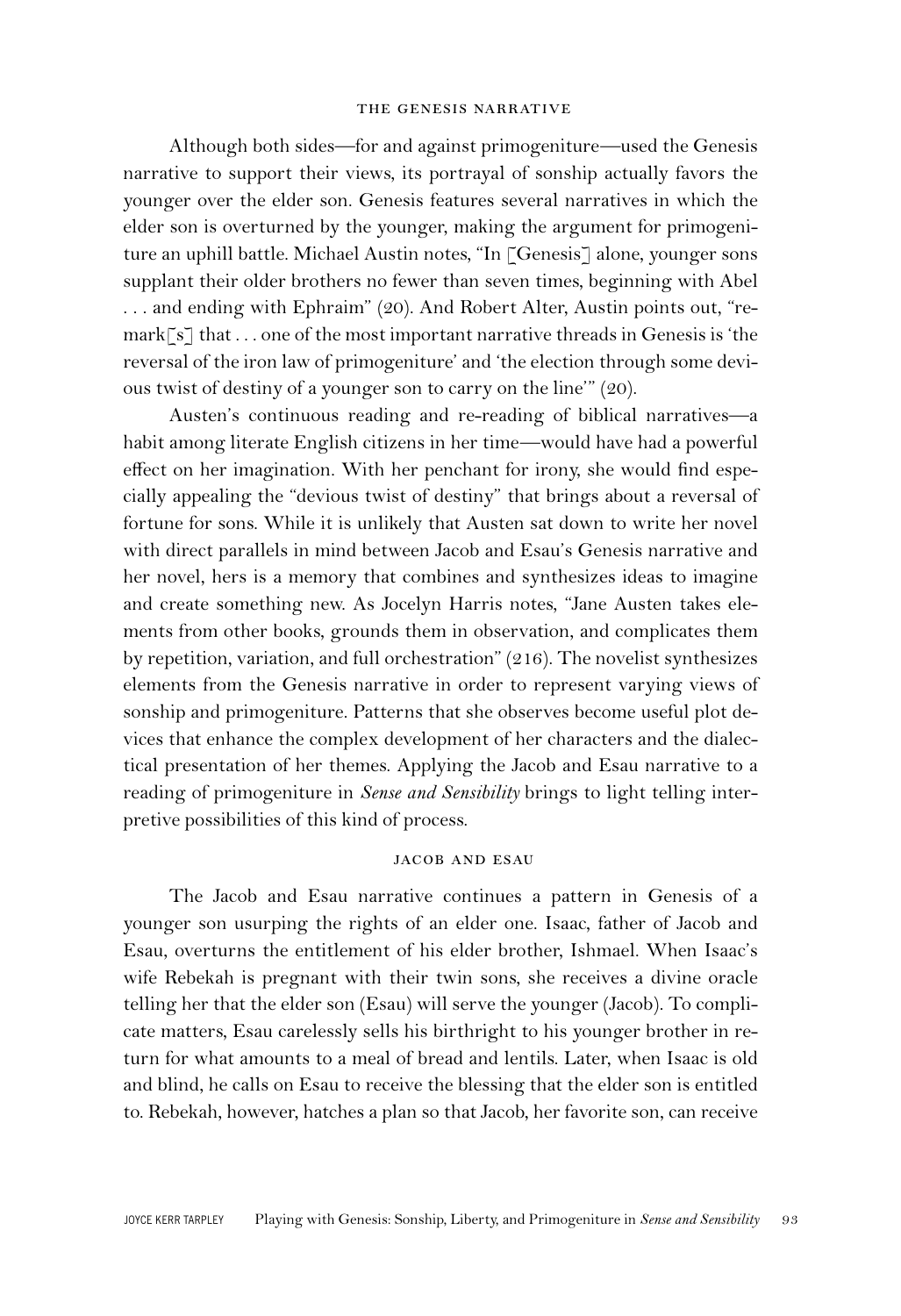the blessing in Esau's place. The plan works, but while Jacob gains a blessing, he loses a home because he must leave in order to save himself from Esau's wrath. It is the first in a series of reversals for Jacob.

Away from his over-protective mother, Jacob finds that rather than being entitled to the property of others, he may be denied what he labors for and earns through his own hard work. He becomes the victim of a deception by his mother's brother Laban, a deception that causes him to suffer a seven-year delay in gaining Rachel, Laban's younger daughter, the wife whom he contracted to marry. Laban also changes the amount of his wages, in effect cheating him of what he has earned.

The climax in the narrative comes when Jacob must face Esau, who has come looking for him with a retinue of four hundred men. Jacob's fear provokes a crisis, and he experiences a transformation as he wrestles with an angel and prevails, earning a name change to represent the change within. When he meets his brother, whom he has attempted to placate with gifts, Jacob discovers to his amazement that Esau has forgiven him, which suggests that Esau, too, has changed and grown although his transformation is not represented in the narrative. Both brothers, then, err, suffer, change, and experience redemption, gaining thereby a more spiritual birthright—one that cannot be bought or sold, lost or stolen.

The theme of liberty plays an important role in the Jacob/Esau narrative as characters make choices to achieve the results they seek. Esau's selling of his birthright to Jacob represents the most striking choice because of its rarity. Hebrew Bible scholar Reuben Ahroni finds it to be "utterly incongruous with Biblical laws and customs which relate to primogeniture . . . and [seemingly] the only recorded case of this nature" (323). Esau's flagrant disregard for law seems puzzling, and to explain his "enigmatic behavior," Ahroni points to liberty. Although Esau is fated to "serve the younger" Jacob—as his mother learns from God before her sons are born—"the Biblical doctrine with regard to human freedom seems to hinge upon a dialectical tension. . . . God's foreknowledge does not preclude human freedom: man is endowed with the power of self-determination and he is possessed of the ability to choose between conflicting courses of action. Hence his spiritual autonomy and moral responsibility" (325–26).

In his exposition of this Genesis narrative, Walter Russell Bowie also focuses on Esau's freedom to choose—and its consequences: "Esau had despised his birthright at one critical moment of choice, and he himself had made possible the success of Jacob's plot. . . . So moral causes—what a man does or fails to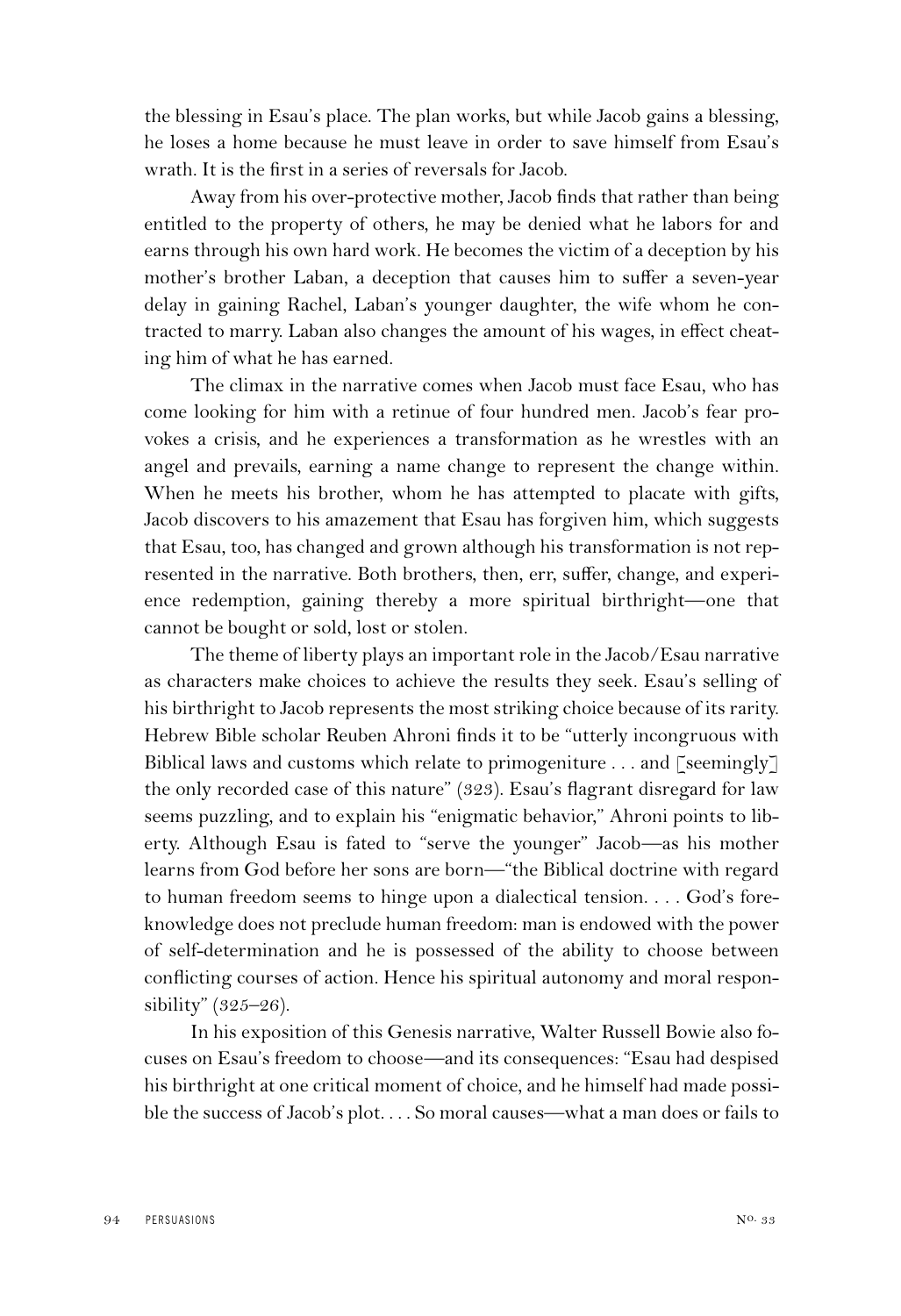do—go on to their implacable conclusions" (684). Austen also concerns herself with this tension between self-determination, the natural freedom to choose, and self-perfection, the moral freedom to choose rightly—acquired internally by a process that includes adhering to the laws mentioned above, suffering consequences, examining oneself, and undergoing transformation. Just as readers may observe this process of acquiring moral freedom in Jacob's narrative, so Austen suggests it with her portrayal of Colonel Brandon and Edward Ferrars.

Primogeniture also affects another kind of freedom—self-realization which may, in turn, impact the other two kinds of liberty. Self-realization is a freedom that depends on circumstances; without the economic circumstances afforded by his inheritance, the choices a son determines will be difficult to enact. For example, Edward Ferrars is financially unable to marry with only the living provided by Colonel Brandon. He must have monetary support from his mother—a legacy from the inheritance that should have been his—in order to live a reasonably comfortable married life with Elinor. Yet Edward's refusal to break his engagement with Lucy Steele despite the threat of disinheritance also indicates that economic circumstances may make the moral choice more difficult but cannot prevent it.

Like the Genesis narrative, *Sense and Sensibility* represents the effects of primogeniture on sons as they react or respond to the circumstances surrounding this practice. Both elder and younger sons bear the effects of the unpredictable and often unjust choices made by those who control—or who wish to control—the family inheritance. Given the conflicting choices presented by his expression of liberty, a son faces a crucial test in pursuit of manhood.

# *SENSE AND SENSIBILITY*

The opening episode in *Sense and Sensibility* turns on the issue of inheritance for Henry Dashwood, a nephew in the role of a son to his uncle, who owns an estate that Henry will inherit. Although the Norland estate seems bound by the terms of primogeniture, its owner has liberty to dispose of it otherwise, as indicated by the fact that he "was neither so unjust, nor so ungrateful, as to leave his estate from his nephew;—but he left it to him on such terms as destroyed half the value of the bequest" (4). The "devious twist of destiny" suggests itself from the fact that the "whole [estate] was tied up for the benefit of" Henry Dashwood's grandson, "little Harry," whose occasional visits and baby tricks "outweigh<sup>[ed]</sup> all the value of all the attention which, for years, he had received from his niece and her daughters" (4). With this opening passage,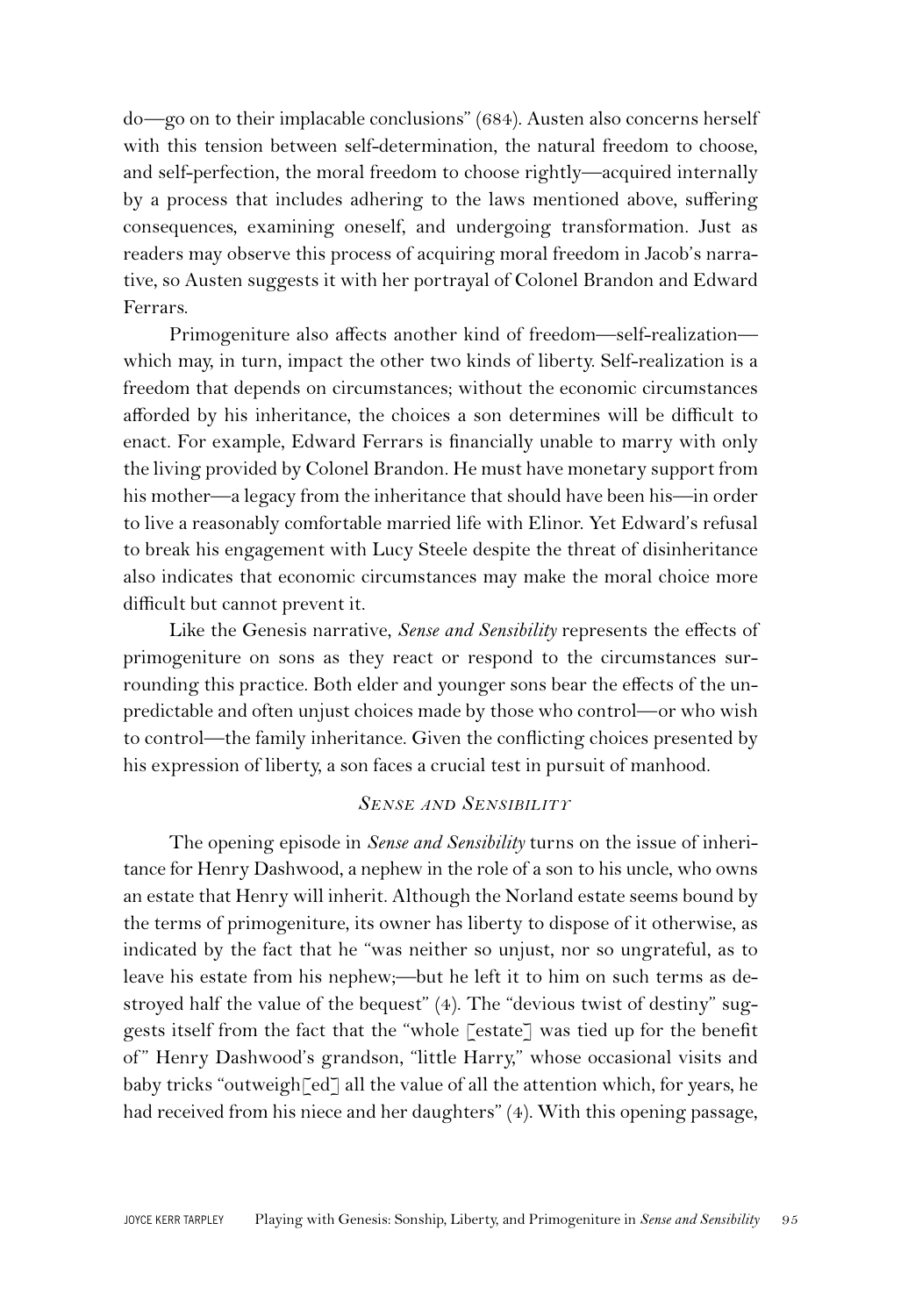Austen shows her readers that the institution of primogeniture cannot protect its beneficiary, Henry Dashwood, from the vagaries of human nature, which may unintentionally negate the benefits of primogeniture. This instance is the first example of a theme that recurs in the Jacob/Esau narrative and *Sense and Sensibility*: an emotional attachment or favoritism that leads to the transfer of inheritance, property, or right from someone who justly deserves it to someone who does not. Younger sons Jacob and Robert Ferrars, favored by their mothers, exemplify this theme.

Henry Dashwood dies before he can gain financially from his inheritance, leaving his wife and daughters with very little economic security, and Austen uses this circumstance to introduce the elder half—Edward Ferrars of her first younger/elder son pairing. Of the novel's two such pairings, only this one—with Edward and Robert Ferrars—includes both sons in the actual narrative. From Colonel Brandon, the other younger son, readers learn the history of his elder brother, who dies before the narrative begins. The timing of this disclosure, however, makes it quite dramatic. We do not hear it until the latter half of the novel, and for most of the novel, the evidence suggests that Colonel Brandon is not a younger but an elder son. He is the "rich" (36), thirtyfive-year-old owner of Delaford, and although we receive snippets of gossip and "hints of past injuries and disappointments" (50) from various characters, readers do not know his family history. By withholding this information until he relates the story to Elinor, Austen allows her readers to make assumptions about Colonel Brandon that may not be correct. His revelation allows them to re-read his life and character from the viewpoint of the younger son debate.

Does Colonel Brandon fit the seventeenth-century stereotype of the wretched younger son? When we first meet him, Brandon is "silent and grave"  $(34)$ , with "serious" but "mild" manners and a "reserve  $\lceil \text{that} \rceil$  appeared rather the result of some oppression of spirits, than of any natural gloominess of temper" (50). Based on their conversations, Elinor rightly attributes this oppression to "disappointed love" (55). Later, Colonel Brandon's story confirms that the loss of his beloved Eliza (not the loss of an inheritance) causes his wretchedness. Both Brandon and Eliza are victims of primogeniture in ways that both reflect and refute customary patterns.

A customary pattern suggests itself with Eliza, who like many young heiresses (Willoughby's Miss Grey, for example), falls prey to desperate heirs. As guardian to Eliza and her fortune, Colonel Brandon's father concerns himself less with caring for her welfare than with marrying her off to his elder son in order to preserve the financially imperiled Delaford estate. Although aware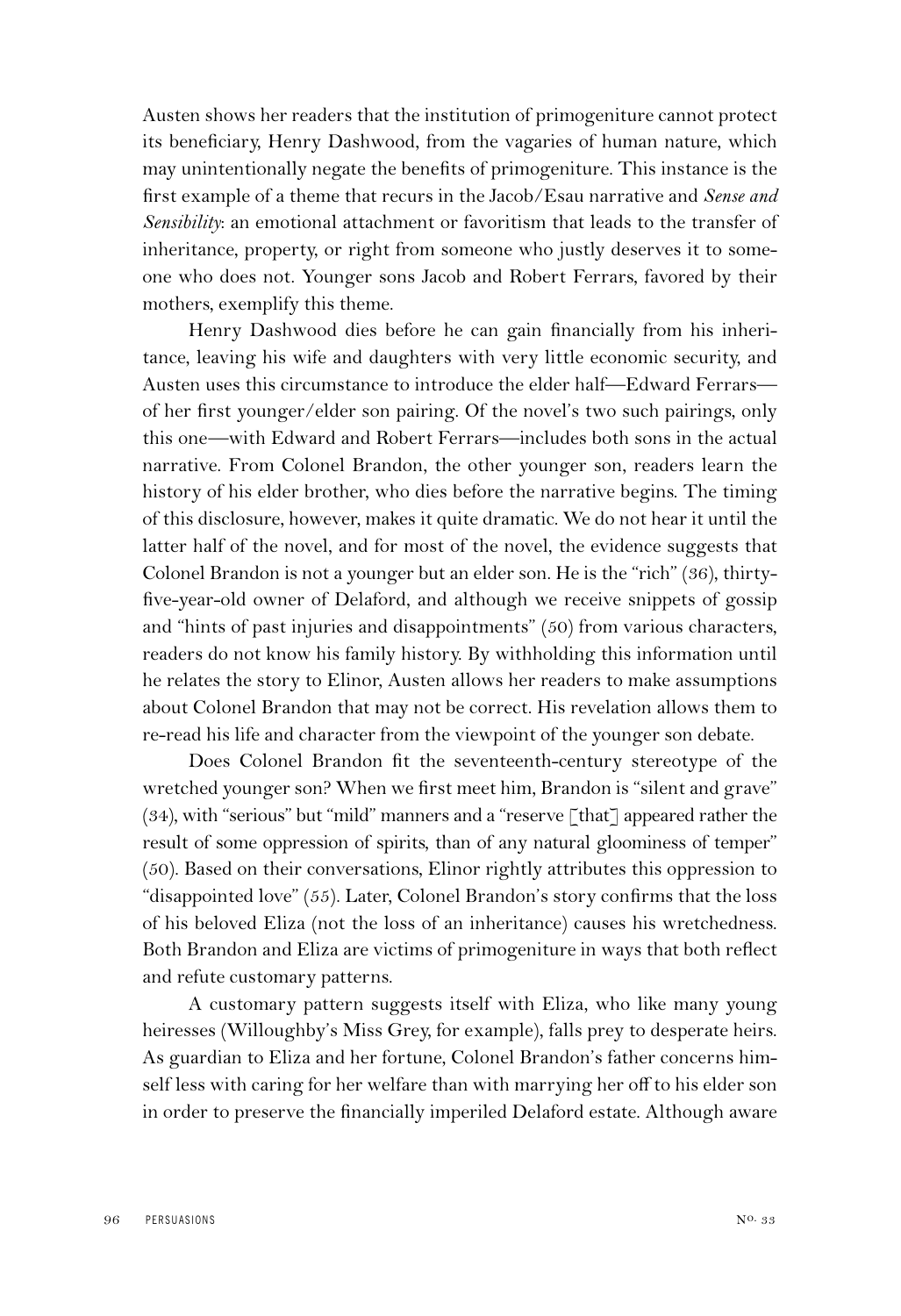of his younger son's attachment to Eliza, he separates them (after a foiled elopement) and isolates her, pressuring her until she agrees to marry his heir. By marrying the woman who loves his brother, the elder son usurps the younger son's rightful claim to her heart. Brandon suffers a graver injustice than the Genesis narrative's Jacob: Jacob's marriage to his beloved Rachel is delayed seven years, but it does eventually happen; Brandon's hope for a marriage to Eliza is utterly destroyed.

Given this family history of injustice, Brandon might have become the stereotypical angry and resentful younger son who haunts the family home with his presence. But like Jacob, Brandon is exiled from home. After the attempted elopement, Brandon's father banishes him to live with a distant relative. Later, Brandon chooses to exile himself, joining the army and leaving England for India. He wants to give his elder brother's ill-conceived marriage a chance, hoping that distance and time will lessen his and Eliza's memory of the attachment that threatens it. Despite the wrong committed against him, Brandon, the usurped *younger* son, behaves honorably.

When Colonel Brandon returns home too late to save Eliza, he suffers a loss far greater than that of an estate, which, ironically, he gains five years later when his brother's death leaves him in "'possession of the family property'" (208). The family property, however, is not the inheritance he feels most responsible for. His promise to a dying Eliza to care for her illegitimate daughter, also named Eliza, becomes his most important trust—even more important than Delaford. As he explains to Elinor, the child "'was a valued, a precious trust to me'" (208). Ironically, both responsibilities come to him, not because of his own but because of others' choices and actions.

With the Brandon narrative, Austen seems more interested in portraying the failings of the elder son (and father) than the failings of primogeniture. Both men treat young heiress Eliza as a means to their economic ends, abusing their liberty by choosing and acting irresponsibly towards her and towards Brandon, the younger son. Colonel Brandon, on the other hand, exemplifies the highest kind of liberty for Austen—self-perfecting liberty, acquired through the habit of making moral choices that require sacrifice and suffering. Austen ultimately redeems that suffering and sacrifice with a happy marriage to his second love, Marianne.

Unlike Colonel Brandon, Robert Ferrars, the other younger son in the novel, fits the Genesis pattern wherein younger sons supplant the elder ones. As John Dashwood notes, "'Can any thing be more galling to the spirit of a man, . . . than to see his younger brother in possession of an estate which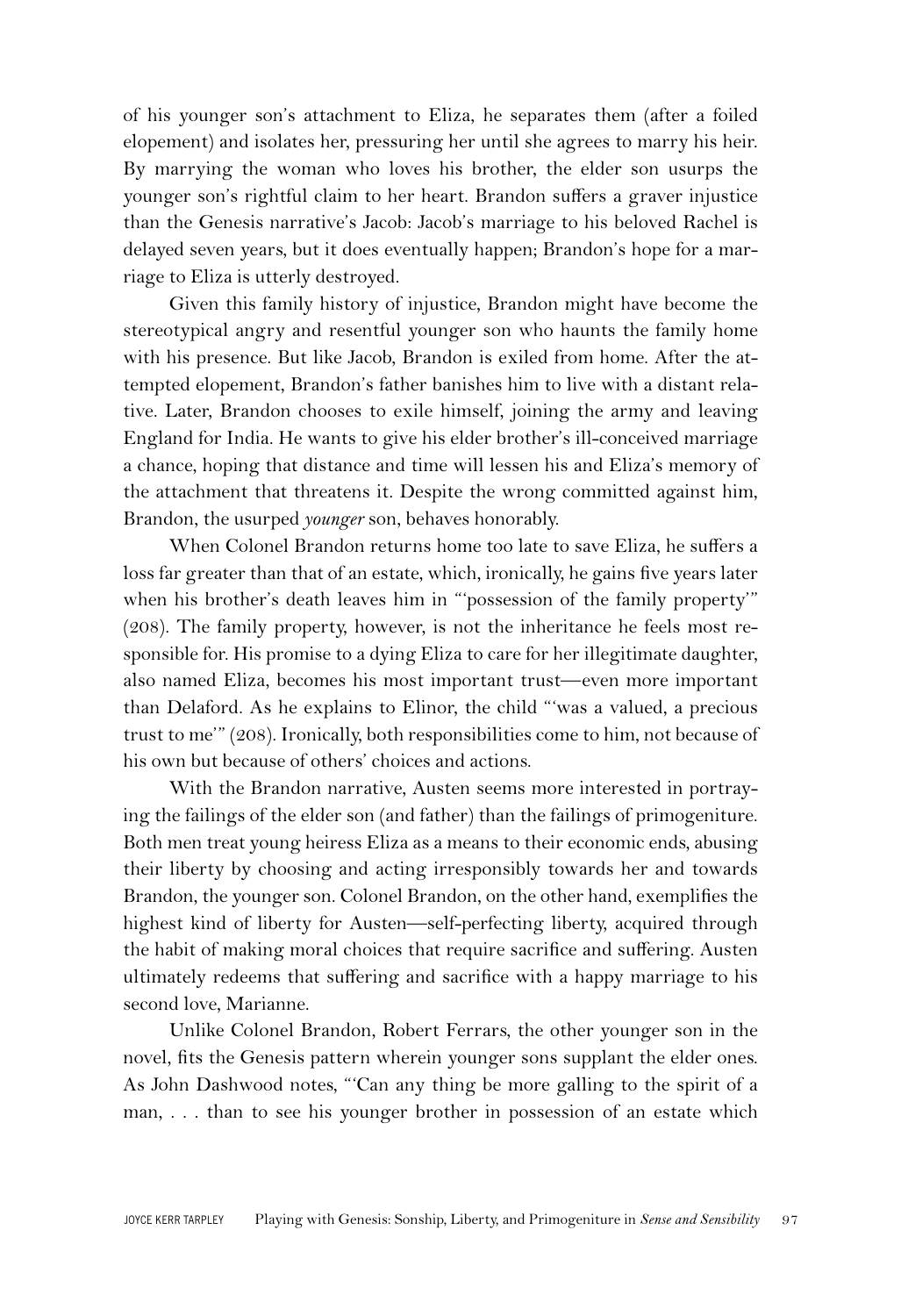might have been his own? Poor Edward! I feel for him sincerely'" (269). However, with her representation of Robert, Austen also plays with the stereotype mentioned above. Rather than being angry and resentful, Robert Ferrars is a gay and silly but cleverly self-interested coxcomb, and he is perceived as such by the novel's most reliable character, Elinor: "He addressed her with easy civility, and twisted his head into a bow which assured her as plainly as words could have done, that he was exactly the coxcomb she had heard him described to be by Lucy" (250). Unlike the stereotypical younger son, Robert cannot hang around his brother's home because Edward has not inherited any property; however, he does hang around his mother, subtly reinforcing Mrs. Ferrars's concerns about her elder son's ways with negative commentary about him—commentary that he repeats to Elinor, "talking of his brother, and lamenting the extreme *gaucherie* which he really believed kept him from mixing in proper society." Robert comments, "'I often tell my mother, when she is grieving about it, . . . "If you had only sent [Edward] to Westminster . . . instead of sending him to Mr. Pratt's, all this would have been prevented," . . . and my mother is perfectly convinced of her error'" (250–51).

Robert Ferrars's relentless self-promotion also plays on his mother's natural favoritism—favoritism mirrored by Jacob's mother Rebekah as well. Unlike Jacob, whose struggle for redemption is one of the main teachings of his Genesis narrative, Robert seems irredeemable. No wrestling with angels for Robert; rather than support his brother, he chooses to fan the flames of his mother's growing disaffection with her elder son and reap the economic blessings that should be Edward's.

Robert is contemptible not because he is a victimized younger son but because he is a far less virtuous, less noble, and less worthy son than Edward, the elder son he displaces. Without the slightest pang of conscience or concern—indeed, he seems incapable of feeling as he ought toward Edward— Robert agrees to accept his brother's inheritance. From John Dashwood we also learn that Mrs. Ferrars expects Robert to accept as well her choice of the Honorable Miss Morton, only daughter of Lord Morton (with a dowry of 30,000 pounds) to be his wife: "'Certainly, there can be no difference [to Miss Morton]; for Robert will now to all intents and purposes be considered as the eldest son;—and as to any thing else, they are both very agreeable young men, I do not know that one is superior to the other'" (297).

But Austen has up her sleeve another ironic "devious twist of destiny." Robert Ferrars, having usurped his elder brother's claim to the inheritance, proceeds to overturn his mother's plans for a marriage to Miss Morton by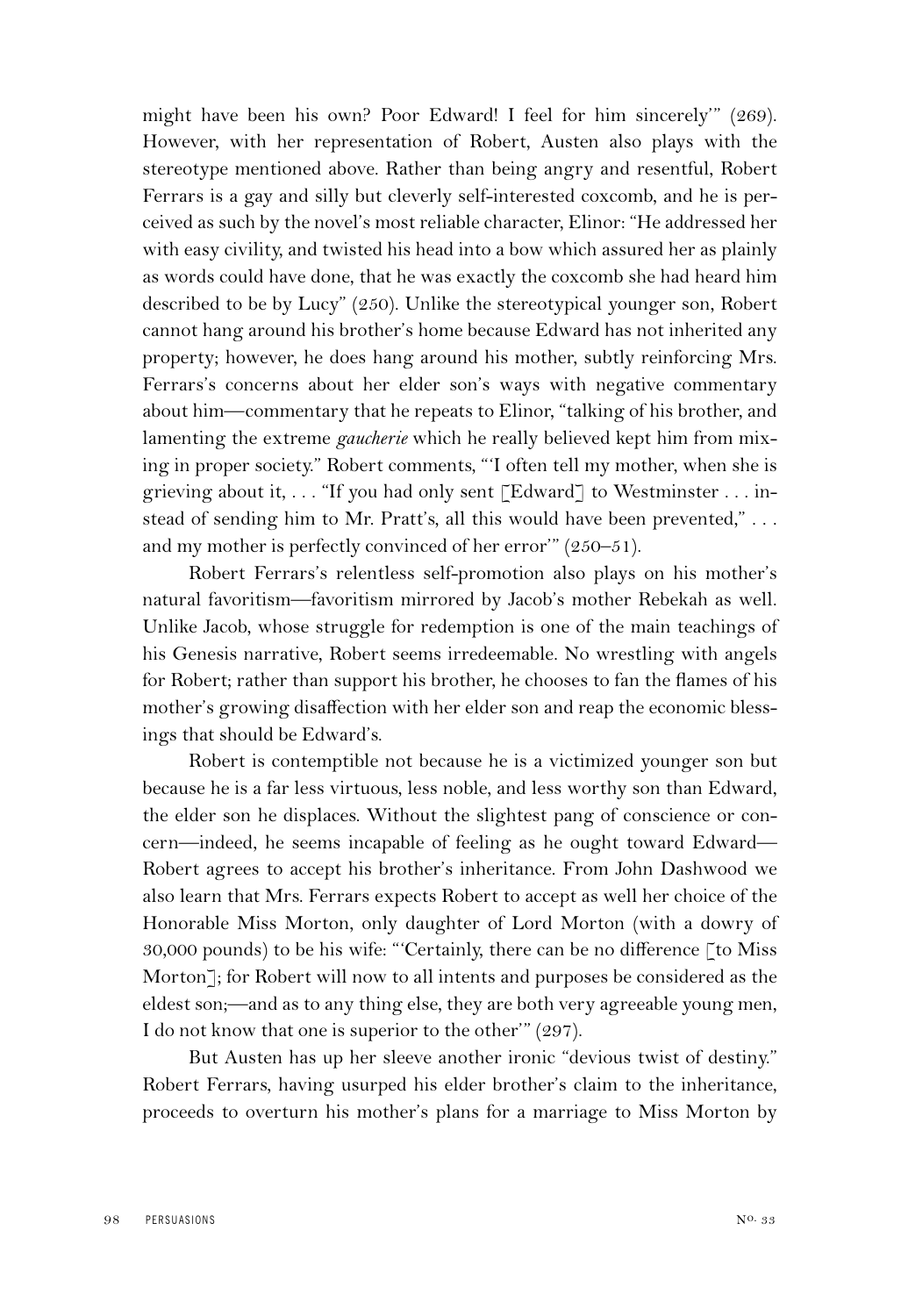supplanting Edward in the heart of his fiancée, Lucy Steele, whose secret engagement causes Edward to lose his inheritance in the first place. It's a double devious twist: Lucy Steele, the single-mindedly self-interested schemer, orchestrates the entire affair so as not to lose the fortune that is, no doubt, what made Edward so attractive. She embodies the very attitude that John Dashwood attributes to Miss Morton—that, but for the inheritance, which Robert now has gained, the two sons are, in effect, interchangeable. Like John Dashwood, Lucy believes "there can be no difference"—other than the money, that is. The devious twist of fate that releases Edward from his unfortunate engagement to Lucy represents a kind of poetic justice: it allows the two most undeserving characters—Lucy and Robert—to marry each other as well as the two most deserving—Elinor and Edward.

Edward, however, must earn his happiness, for he becomes the deserving older son by suffering and wrestling with his own private angels—or demons. With Austen's depiction of Edward, she offers a glimpse of something we miss in the Genesis narrative: the elder son's transformation. In Genesis, readers understand that Esau has changed because he forgives Jacob, but we do not know how or why this transformation occurs. Both Esau and Edward manifest a kind of recklessness regarding a choice that both the Genesis narrative's author and Austen consider to be very important: whom to marry. Moreover, the theme of deception in matters of marriage is also important in both texts.

Like Esau, whose marriage to Hittite women "causes a grief of mind unto Isaac and Rebekah" (Gen. 26:35), Edward expresses natural liberty by choosing a woman that his mother deems unsuitable. One commentator even suggests that Esau's loss of his blessing is connected to his marriage and that his parents actually conspire to give Jacob the inheritance—that Rebekah's plan is not one that deceives her husband but one that he approves—because of Esau's marital choices (Zucker 47–48). This commentator's reading offers yet another parallel between the two narratives, for Edward also loses his blessing—or inheritance when his mother disinherits him for his refusal to end the engagement with Lucy.

But the theme of deception regarding marriage, although portrayed differently in each narrative, seems to preoccupy both authors. Laban tricks Jacob into marrying Le'ah, his elder daughter, because, he says, "It must not be done so in our country, to give the younger before the firstborn" (Gen. 29:26), an irony that makes itself quite plain to readers who recall Jacob's collusion with his mother in tricking Esau out of his blessing. The deceiver becomes the deceived; the perpetrator, the victim. Jacob, who has labored seven years for Rachel, must labor another seven in order to marry her.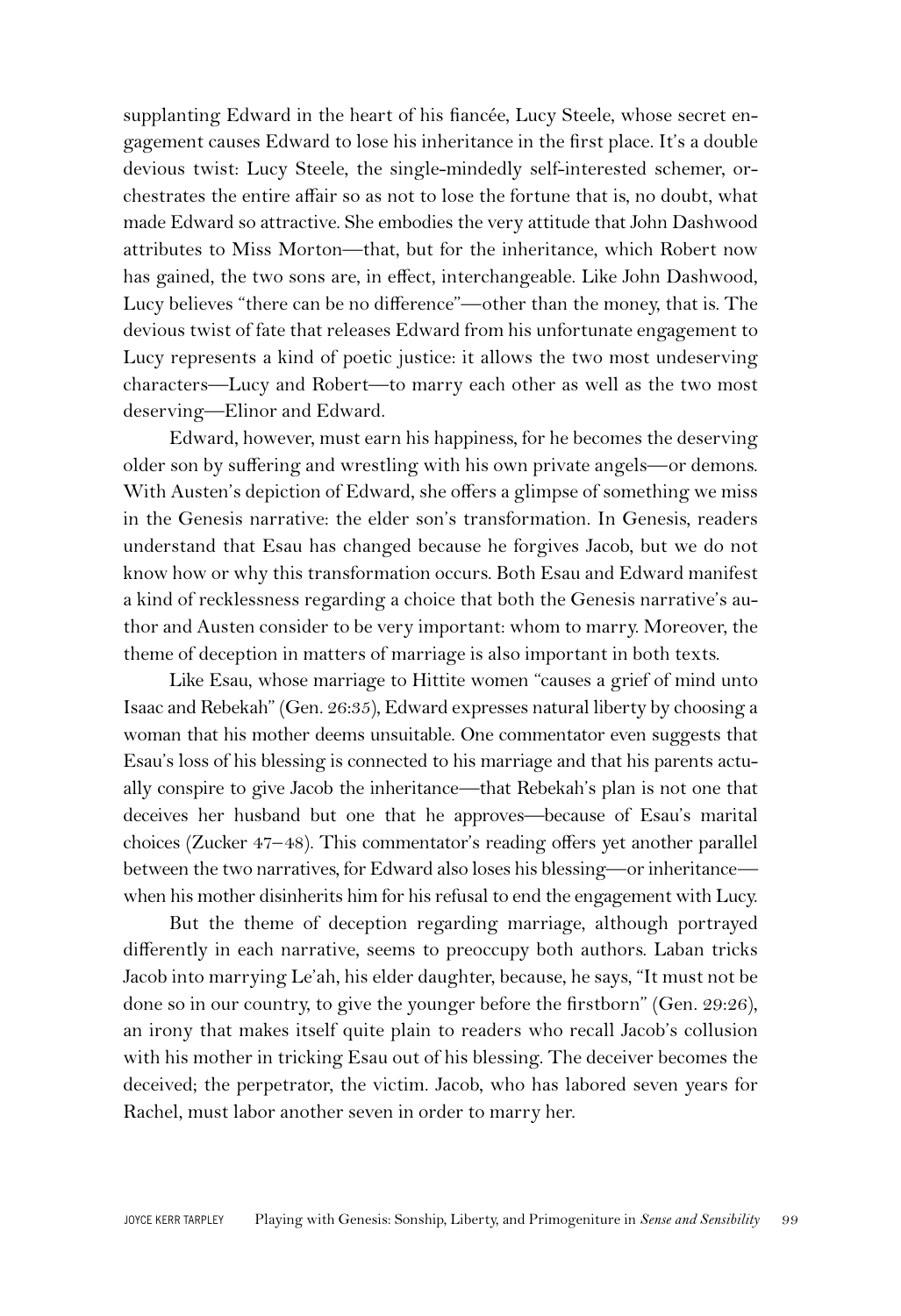In *Sense and Sensibility*, as in her other novels, Austen seems preoccupied with any secrecy or deception by which a son abuses his liberty regarding marriage. *Sense and Sensibility* features multiple examples: Brandon's elopement with Eliza; Willoughby's secret seduction and subsequent deception of Eliza's illegitimate teen-aged daughter, also named Eliza; Willoughby's deception of Marianne in publicly behaving as though he and Marianne are secretly engaged but then discarding her for Miss Grey and her fortune; Edward's secret engagement to Lucy Steele; Robert's elopement with Lucy Steele. Although differing in severity, each choice enacts an abuse of liberty, breaking a law that requires honesty and transparency in matters touching upon the institution of marriage. In each case, an impulsive choice made at a decisive moment potentially affects not only the son's future prospects but also—and more importantly—his character. In the case of two sons, Willoughby and Robert Ferrars, the damage to character seems irreversible. Brandon and Edward, however, redeem themselves with future choices—but not without first suffering the consequences of previous ones. We have already considered Brandon's redemption. But Edward's choice to keep his promise to Lucy, despite her inadequacies and despite his mother's bribery and threats, manifests the virtue that ultimately redeems him and makes him worthy of the superior Elinor. When faced with conflicting choices—between keeping his promise and keeping his inheritance, between marrying for duty and marrying for love—Edward makes the difficult decision. Although Austen uses the younger brother's deceitful trick to save Edward from the consequences of his choice, his willingness to make it, despite the high cost to himself, expresses the right kind of liberty. Edward earns thereby Elinor's love and respect.

But Jane Austen the realist never allows her readers to forget that another important kind of liberty—self-realization—depends on economic circumstances and, at least partly, on luck. Throughout *Sense and Sensibility*, characters discuss the importance of a sufficient income, a conversation that recurs in all subsequent novels. Although Marianne and Elinor disagree on their definitions of "'wealth'" and "'competence,'" the income sufficient for a comfortable married life (91), their conversation enacts a truth for Austen: within the realm of her novels, the liberty afforded by this income is essential to happiness. Love alone is never enough for happiness in an Austen novel, but neither is the wealth afforded by the inheritance of an elder son. She presents Marianne's plan for happiness—"[a] proper establishment of servants, a carriage, perhaps two, and hunters'" (91)—with a gentle irony.

With younger sons, Austen portrays a pattern of practices springing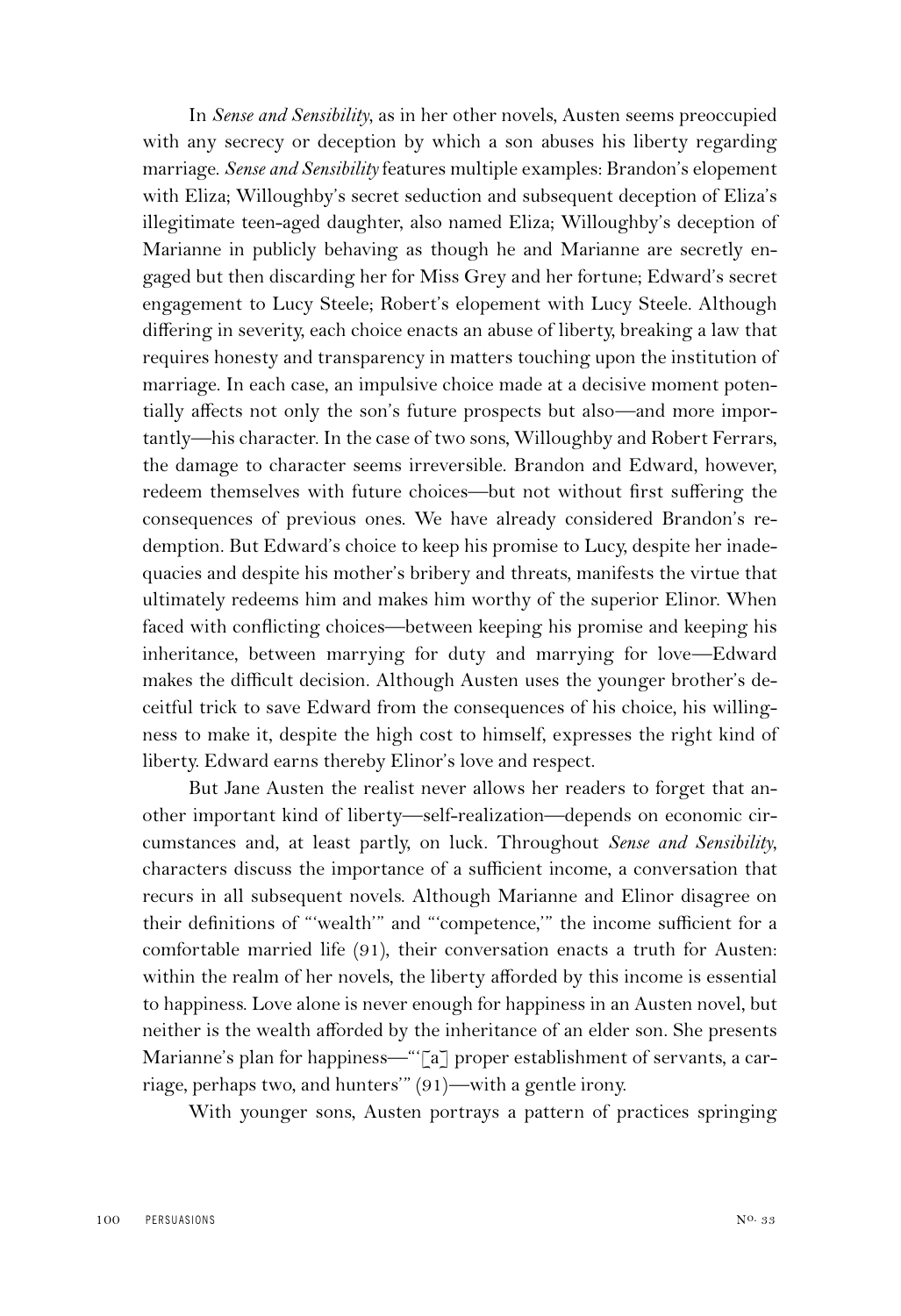from the debate about primogeniture. This pattern includes the need for a profession, the possible marriage to an heiress, the tendency, especially if the father has patronage, to choose the clerical profession, and the utility of the military service for removing younger sons from the home. She places all the sons in her novels in trying circumstances—social, economic, and moral—to test their use of liberty as they aim for manhood. Both the Jacob/Esau narrative and *Sense and Sensibility* suggest that to pursue manhood successfully, a son must be willing to struggle with difficult circumstances, to learn from failure, and to acquire the inner liberty necessary for making responsible and moral choices. Both Colonel Brandon and Edward Ferrars fit the profile for this pursuit while Brandon's elder brother and Edward's younger one do not.

In *Sense and Sensibility*, Jane Austen is an equal-opportunity author, giving her readers both an elder and a younger son to admire and one of each to condemn. The novel reflects Austen's awareness of the debate regarding primogeniture's effect on sonship and of the King James Genesis narrative that defined it. More interested in playing with the debate than resolving it, her purpose is, nevertheless, a serious one: to illustrate that despite the constraints that primogeniture may place upon sons, they nevertheless possess the liberty to make choices—ethical choices that may cause them to suffer, or selfish choices that may cause others to do so.

#### **NOTES**

1. For a discussion of these types of liberty, see Mortimer J. Adler's *The Idea of Freedom*.

2. See the *Columbia Electronic Encyclopedia*'s entries for "Gavelkind," "Borough-English," and "Primogeniture."

3. See for example, D. D. Devlin's *Jane Austen and Education*, Irene Collins's *Jane Austen and the Clergy*, and Tony Tanner's *Jane Austen*.